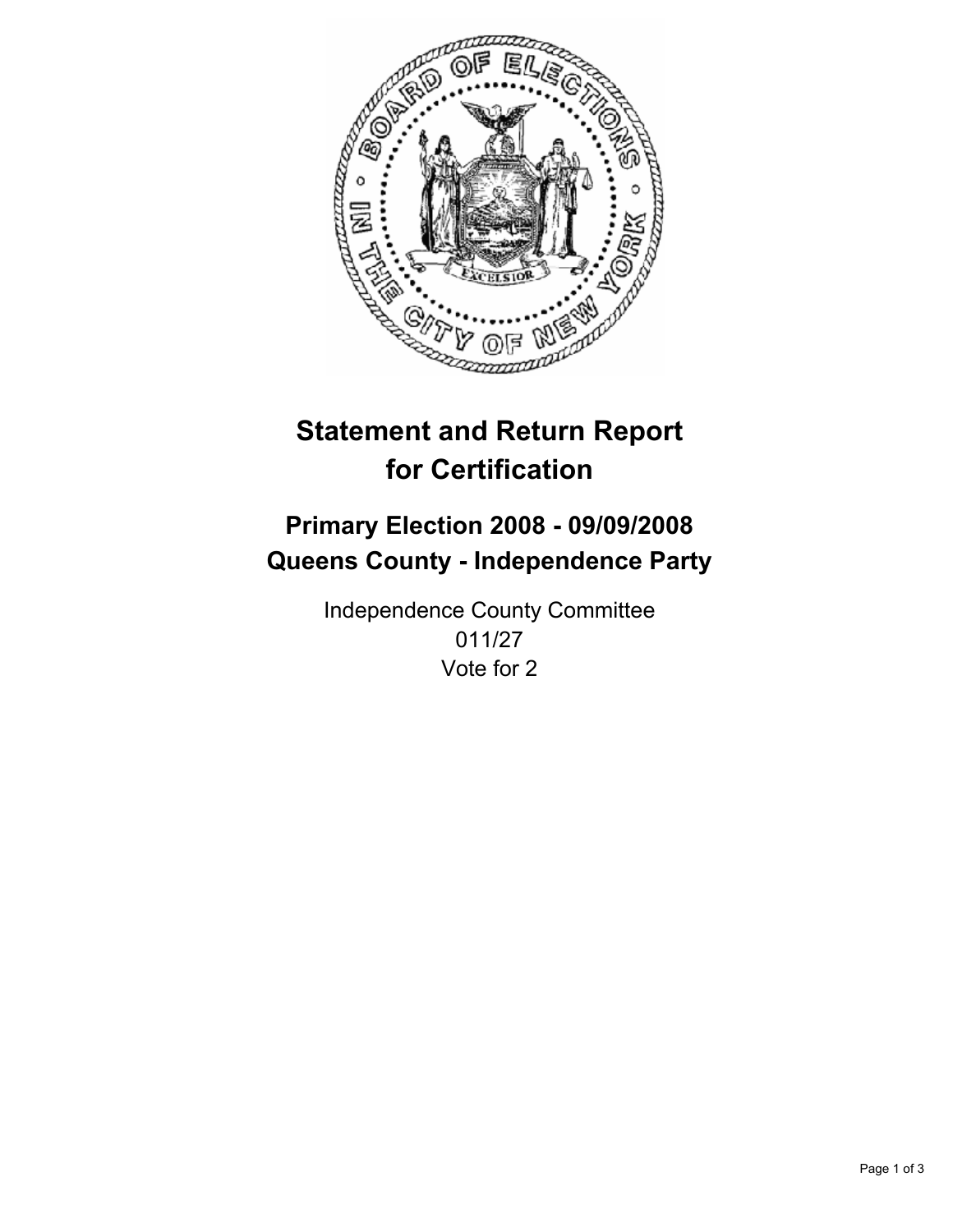

### **Assembly District 27**

| <b>EMERGENCY</b>       |  |
|------------------------|--|
| ABSENTEE/MILITARY      |  |
| AFFIDAVIT              |  |
| <b>JULIANNA MCGOEY</b> |  |
| <b>MARIANA MOK</b>     |  |
| PAMELA J RINANDO       |  |
| <b>Total Votes</b>     |  |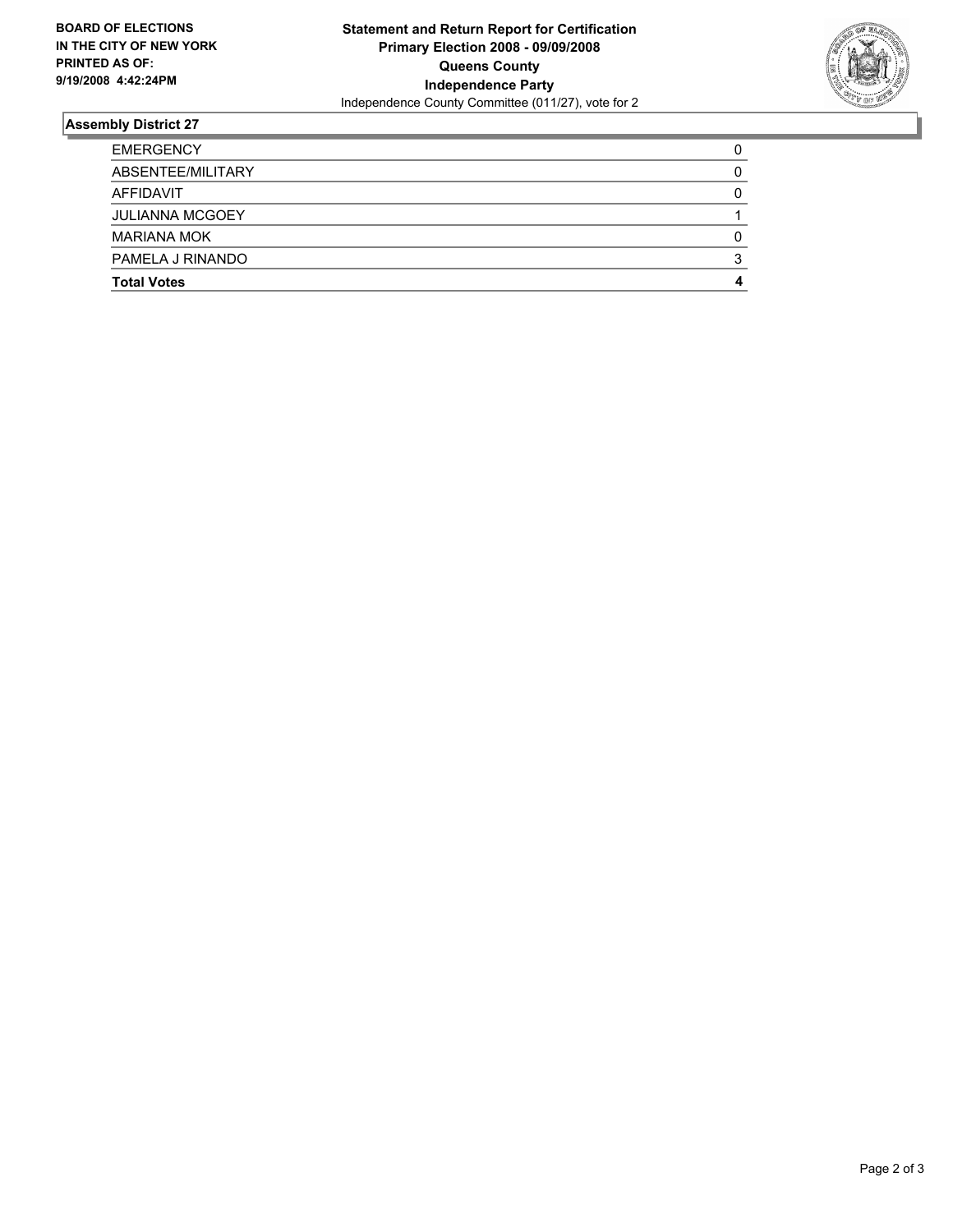#### **Statement and Return Report for Certification Primary Election 2008 - 09/09/2008 Queens County Independence Party** Independence County Committee (011/27), vote for 2

### **Total for Independence County Committee (011/27) - Queens County**

| <b>EMERGENCY</b>       |  |
|------------------------|--|
| ABSENTEE/MILITARY      |  |
| AFFIDAVIT              |  |
| <b>JULIANNA MCGOEY</b> |  |
| <b>MARIANA MOK</b>     |  |
| PAMELA J RINANDO       |  |
| <b>Total Votes</b>     |  |

We certify this statement to be correct, and have caused the same to be attested by the signatures of the members of the board, or a majority thereof, on

Secretary **Chairman** 

Chief Clerk

Canvassing Board **Canvassing Board** Canvassing Board **Deputy Chief Clerk** 

Canvassing Board



Date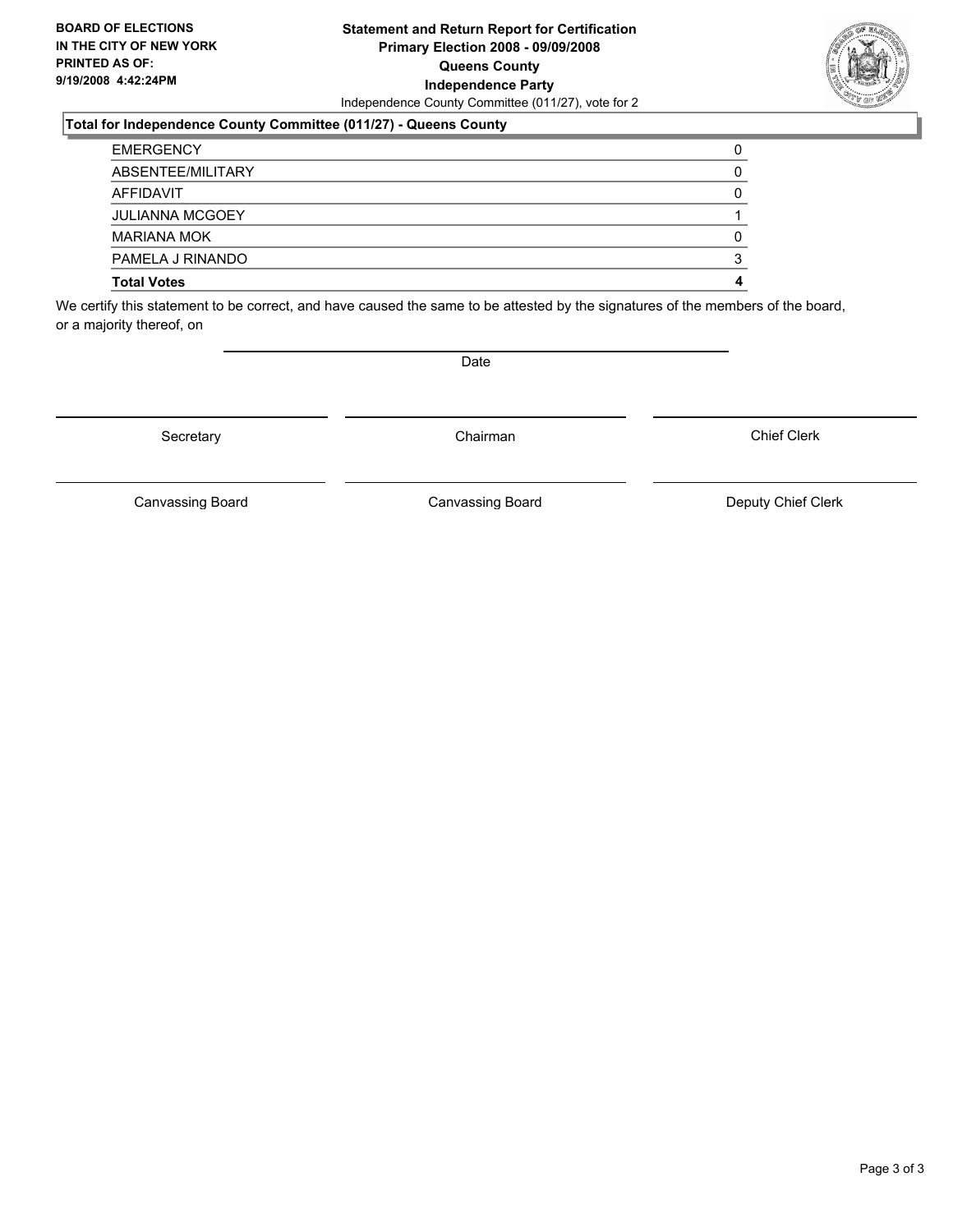

# **Statement and Return Report for Certification**

## **Primary Election 2008 - 09/09/2008 Queens County - Independence Party**

Independence County Committee 087/27 Vote for 2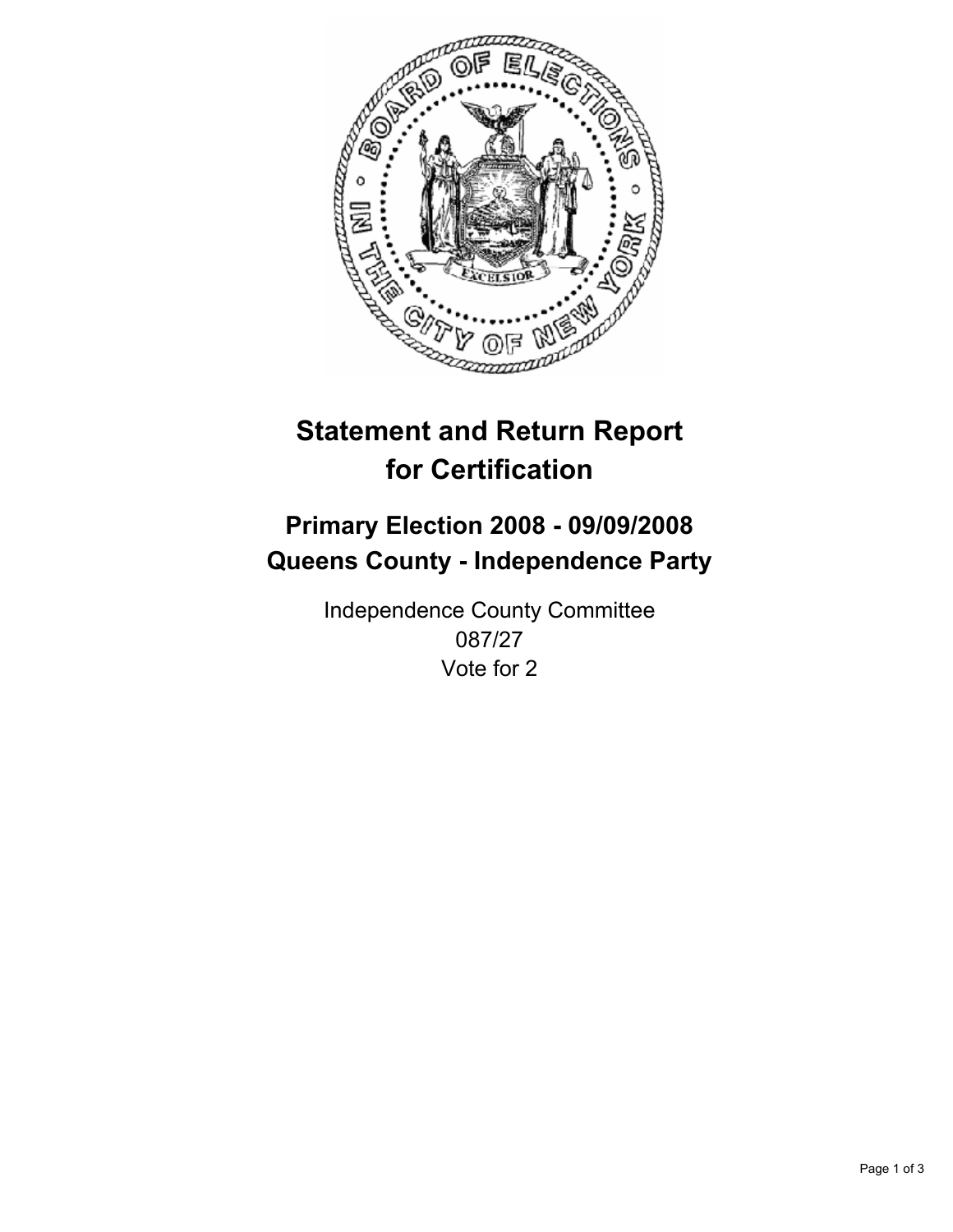

### **Assembly District 27**

| <b>EMERGENCY</b>       |  |
|------------------------|--|
| ABSENTEE/MILITARY      |  |
| <b>AFFIDAVIT</b>       |  |
| LARISA ZAYFMAN         |  |
| <b>SHARI J ROLNICK</b> |  |
| KATHY BALZARINI        |  |
| <b>Total Votes</b>     |  |